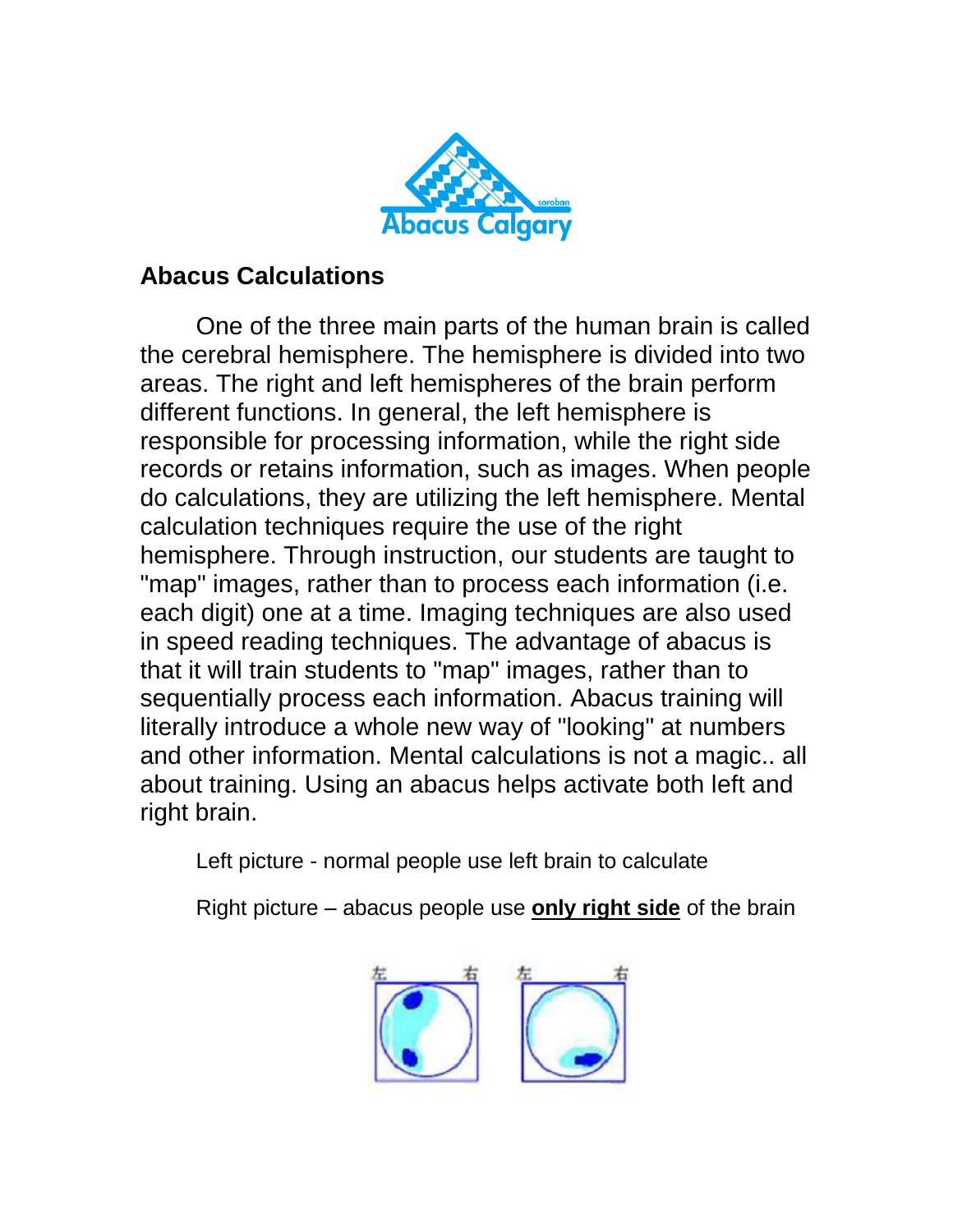## **Why computers and calculators aren't enough?**

As kids become more dependent on electronic devices, they lose their ability to calculate mentally. Unfortunately, today's kids have more access than ever before to these devices. Our abacus students learn to add and subtract multi-digit numbers as fast as or faster than someone using a calculator.



## **Lifelong benefits and rewards**

The ability to do mental calculations is a skill that one retains for life. Not only mental calculations, but also kids can concentrate. It is worth to start abacus training as soon as possible. The benefits and rewards are infinite.

## **Each students is a different progress**

Each student has own pace. Each student learns different level of calculations (level 1 – 10 kyu , after 1 kyu, there are 10 more high advanced levels), and progress each step.